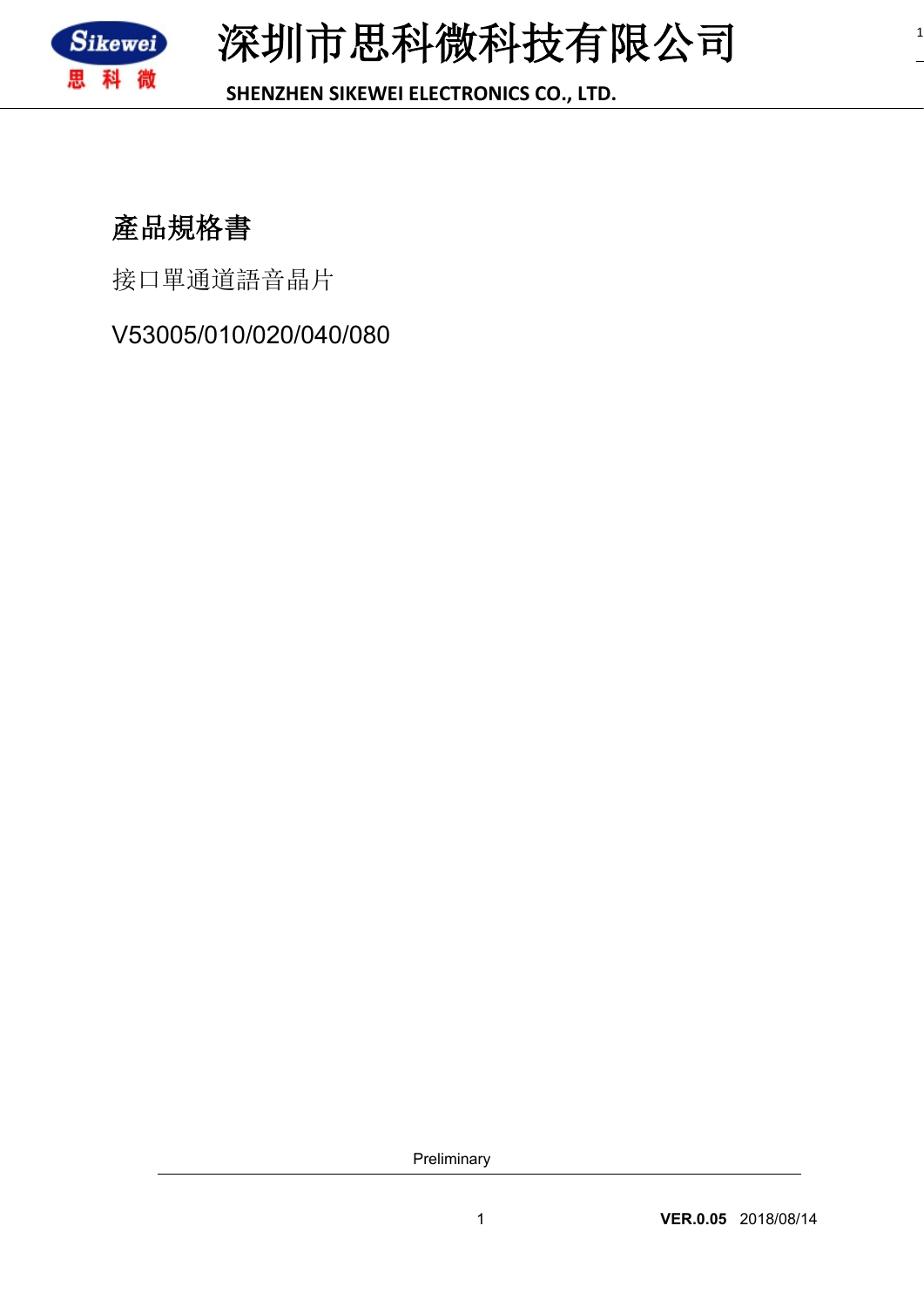

**深圳市思科微科技有限公司**

2

#### **SHENZHEN SIKEWEI ELECTRONICS CO., LTD.** V53x Series

#### 產品概觀

V53 系列為全新世代高性價比的語音晶片,具有 9bits 高性能 PWM/DAC 語音引 擎。並且具備有 5~80 秒(6K/4bits)多樣化的型號選擇, 並內置有高精準度起振器, 毋 需外部起振元件,外接元件少,讓應用開發整體成本具有市場領先的優勢。

#### 功能概觀

語音引擎: 9bits PWM. / 9bits DAO(部分型號無 DAO 功能) 可編輯階數:3800 階 可編輯群組數:63 組(最大) 開機執行群組:1 組 可放聲音 度:5(V53005)/10(V53010)/20(V53020) /40(V53040) / 80(V53080)4bits@6K-Playrate

四組可設定接口

- TG1 帶序列模式 般輸入接口。
- TG2 可設定為低準位觸發復位接口。
- TG2 帶序列模式 般輸入接口。
- TG3 般接口,可程式化為音量調整接口(部分型號)。
- TG4 般接口 (部分型號)。

可程式化接口觸發型態

- Re-triggered / Irre-triggered.
- Level / Edge.
- Hold / Un-hold.
- Voice Repeat / One-time voice.
- On/Off function.

選表式聲音壓縮編碼引擎

• 4bits / 5bits / 8bits / 9bits 內置單片機觸發模式 SPI 接口 內置 RC 震盪起振迴路,無須外部電路 寬工作電壓:2.0~5.0V 工作溫度:-20℃ ~ 60℃ (不計工作頻率飄移)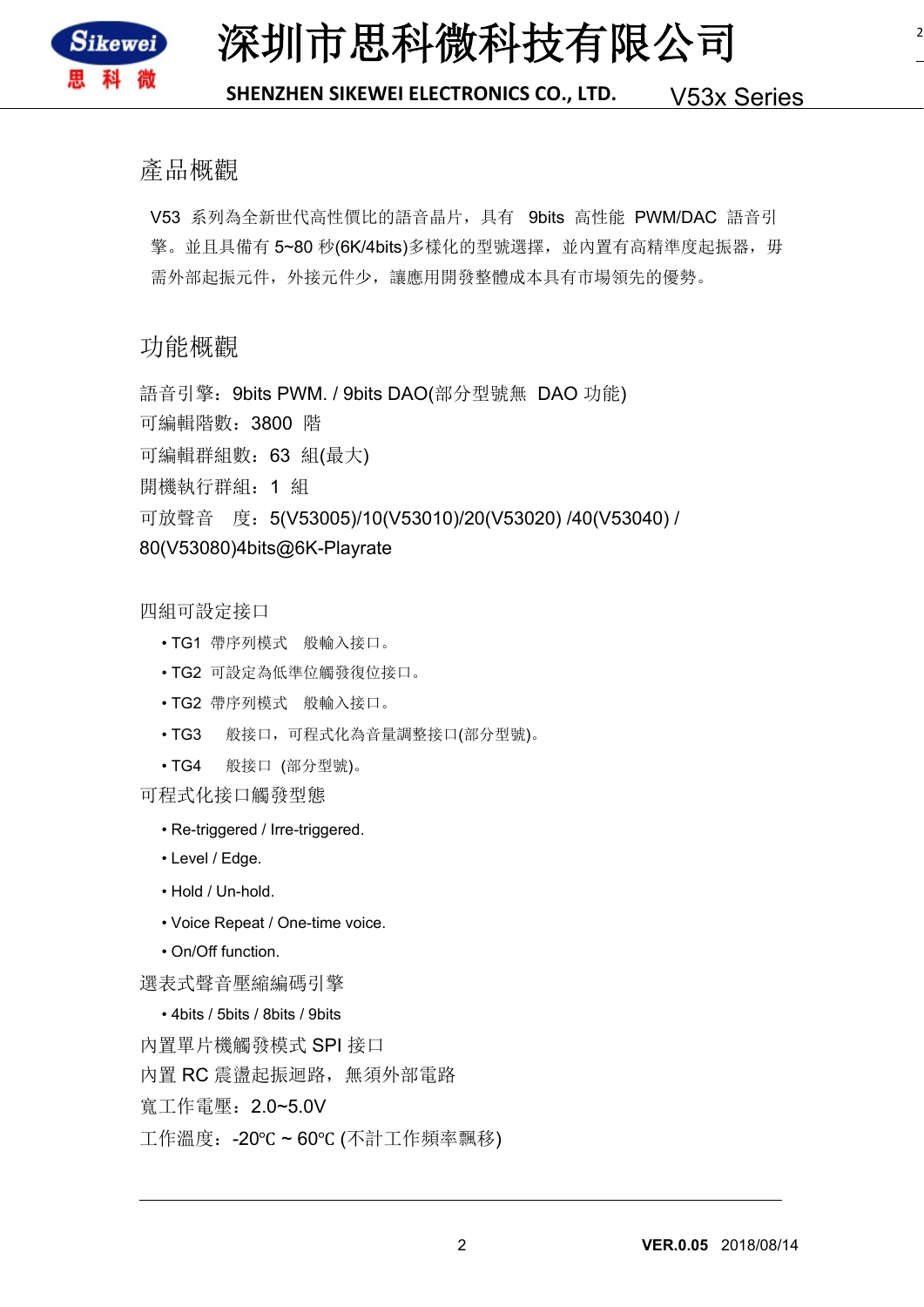

簡易編程功能

- •工作寄存器寫入
- •工作寄存器進位
- •工作寄存器比較分支

可程式化輸出狀態

- 待機準位
- 工作高準位
- 工作低準位
- 輸出頻閃

多樣化播放速率選擇

- 3.1K / 3.2K / 3.3K / 3.5K / 3.7K / 3.8K
- 4.0K / 4.2K / 4.4K / 4.6K / 4.8K
- 5.0K / 5.3K / 5.6K
- 6.0K / 6.4K / 6.8K
- 7.4K / 8.0K / 8.7K / 9.6K / 10.6K / 12.0K
- 13.7K / 16.0K / 19.2K / 24.0K / 32.0K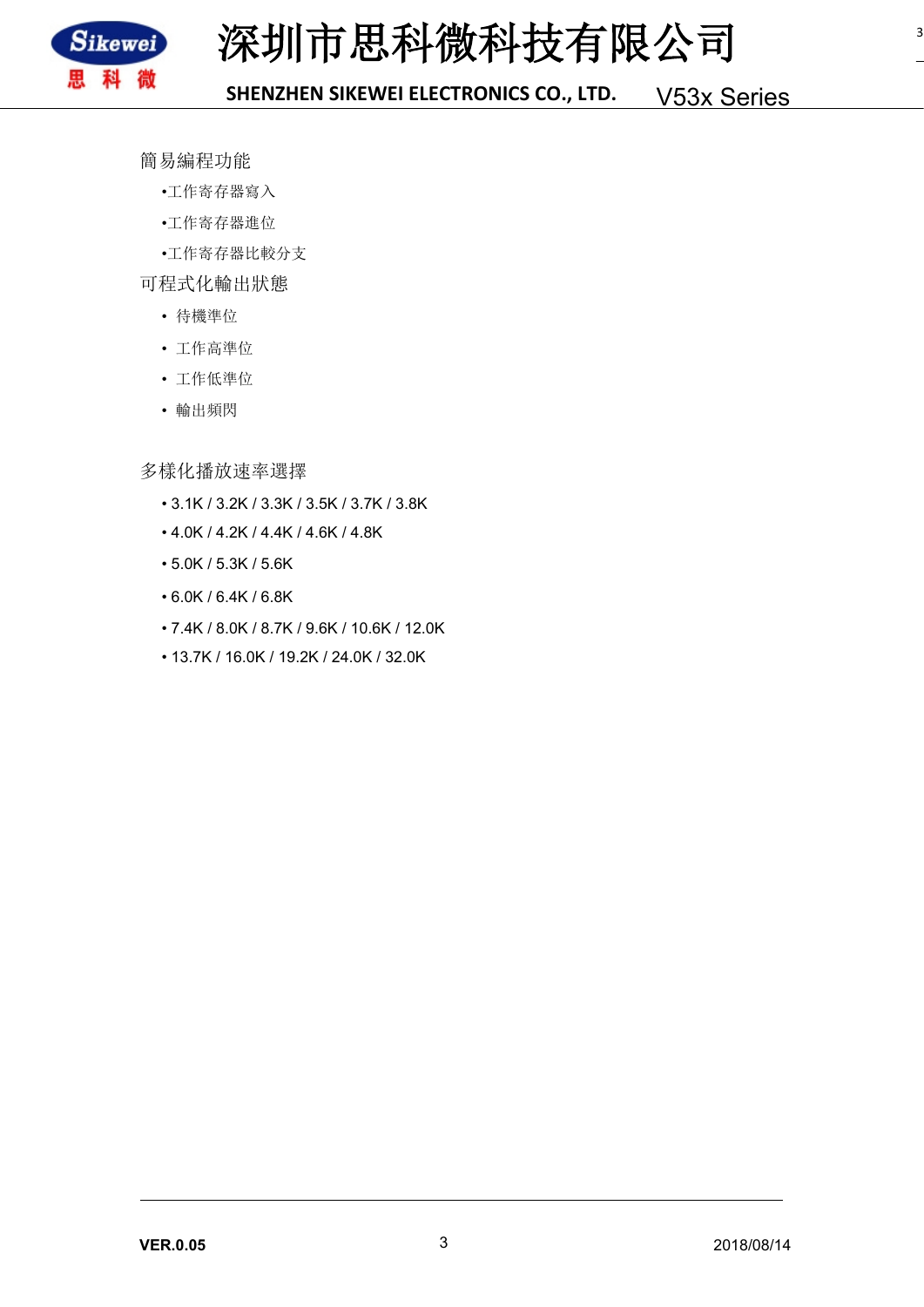



| <b>Body overview</b> | 母體比較表         |                        |
|----------------------|---------------|------------------------|
| 母體<br>Body /         | Duration/預估秒數 | <b>IO counts / 接口數</b> |
| V53005               | 5" @6K/4bits  |                        |
| V53010               | 10" @6K/4bits | 2                      |
| V53020               | 20" @6K/4bits | 2                      |
| V53040               | 40" @6K/4bits | 4                      |
| V53080               | 80" @6K/4bits | 4                      |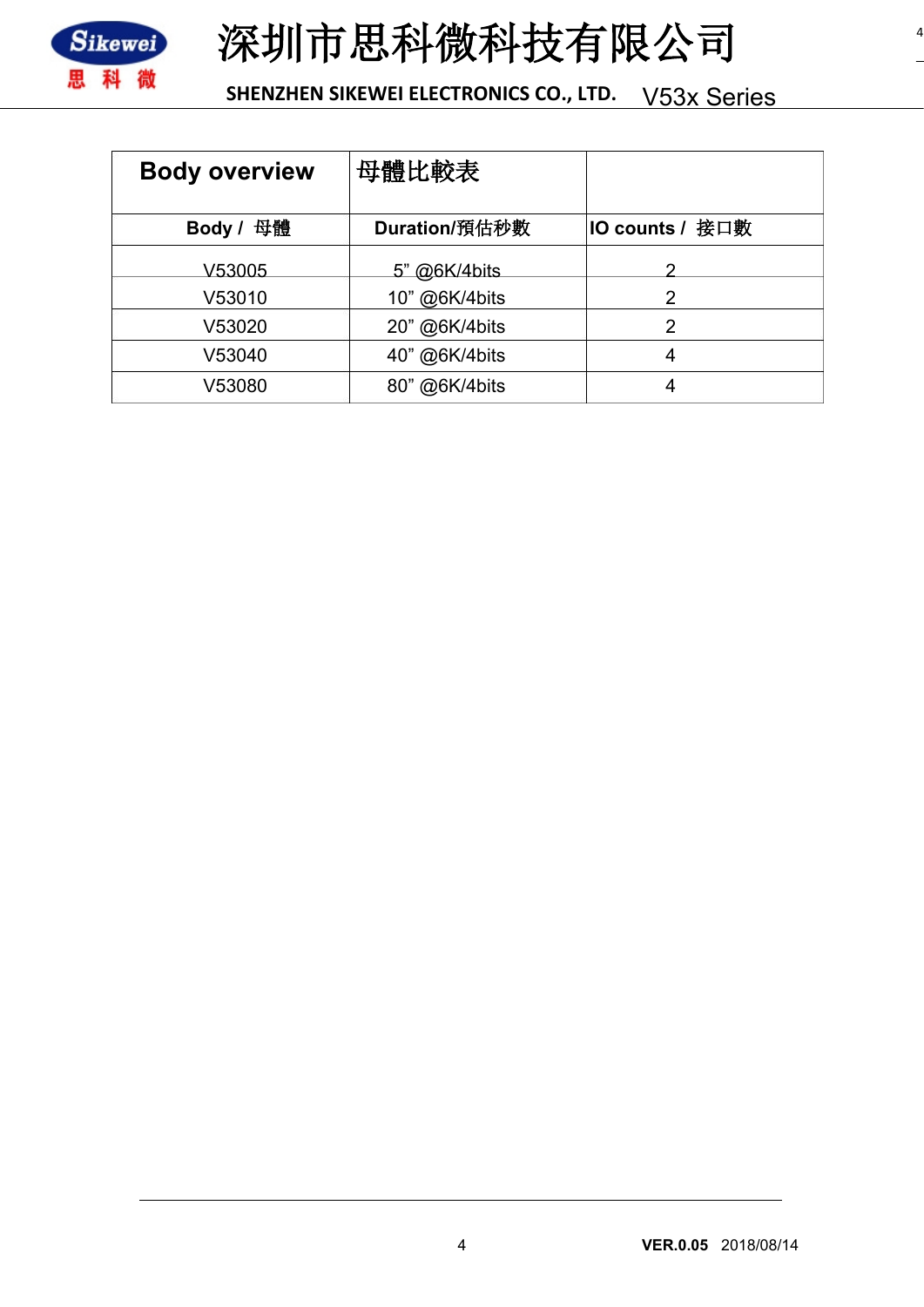

### **封裝腳位圖**

# V53/005/010/020-SOP8



#### **腳位說明**

| Pin              | <b>MCU</b>       |                                      |
|------------------|------------------|--------------------------------------|
| <b>Name</b>      | <b>Mode</b>      | <b>Description</b>                   |
| <b>VDD</b>       | VDD              | 電源供應腳                                |
| <b>VDDL</b>      | <b>VDDL</b>      | LDO 輸出供應腳                            |
| <b>VSS</b>       | <b>VSS</b>       | 接地腳                                  |
| PWM <sub>1</sub> | PWM <sub>1</sub> | PWM 腳                                |
| PWM <sub>2</sub> | PWM <sub>2</sub> | PWM 腳/DAO 輸出腳                        |
| TG1              | <b>DIO</b>       | TG1 / SPI DI pin                     |
| TG <sub>2</sub>  | <b>SCK</b>       | TG2 / Low active RESET / SPI SCK pin |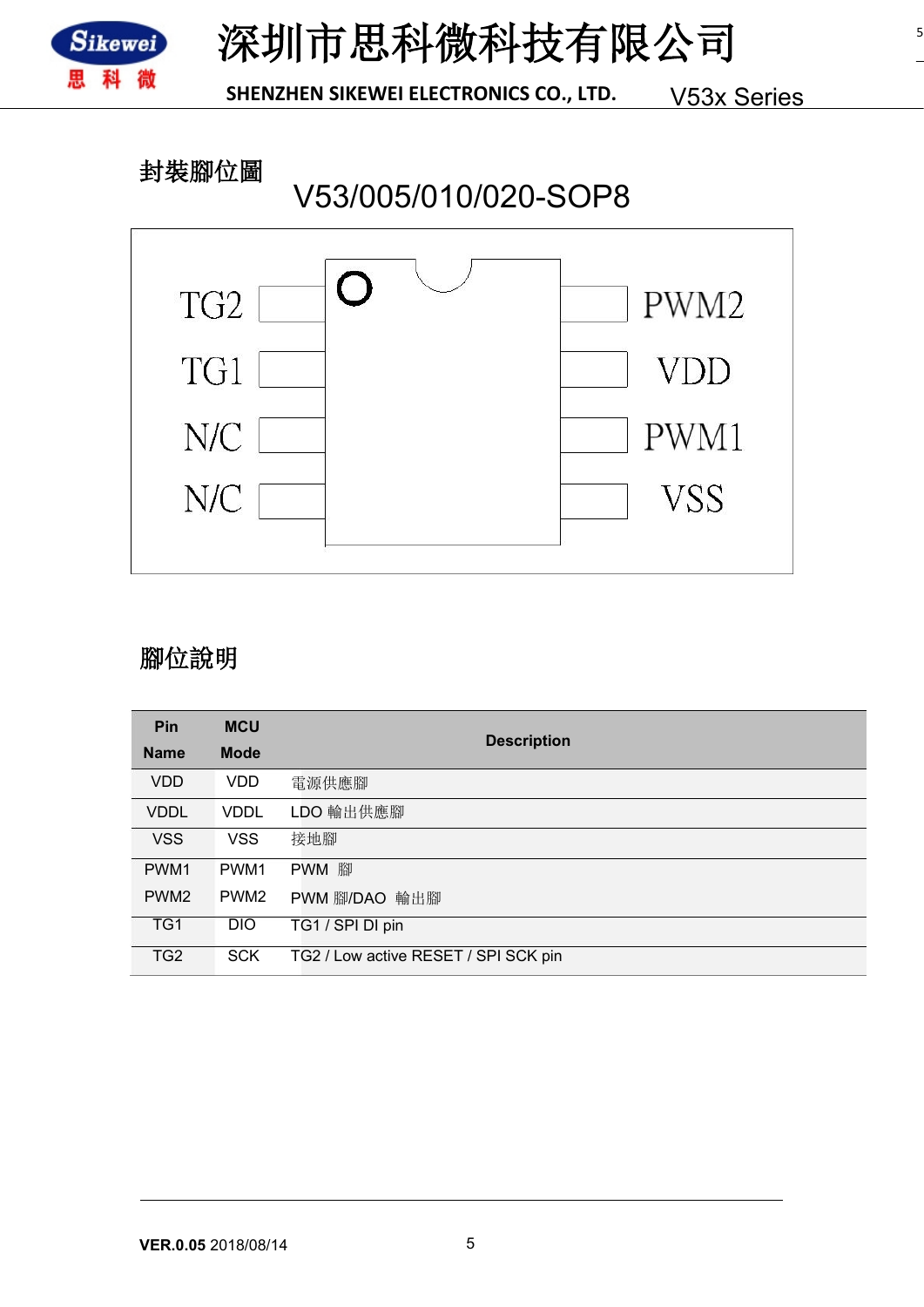

**封裝腳位圖** V53/040/080-SOP8



#### **腳位說明**

| Pin              | <b>MCU</b>       |                                      |  |
|------------------|------------------|--------------------------------------|--|
| <b>Name</b>      | <b>Mode</b>      | <b>Description</b>                   |  |
| <b>VDD</b>       | VDD              | 電源供應腳                                |  |
| <b>VDDL</b>      | <b>VDDL</b>      | LDO 輸出供應腳                            |  |
| <b>VSS</b>       | <b>VSS</b>       | 接地腳                                  |  |
| PWM <sub>1</sub> | PWM <sub>1</sub> | PWM 腳                                |  |
| PWM <sub>2</sub> | PWM <sub>2</sub> | PWM 腳/DAO 輸出腳                        |  |
| TG <sub>1</sub>  | <b>DI</b>        | TG1 / SPI DI pin                     |  |
| TG <sub>2</sub>  | <b>SCK</b>       | TG2 / Low active RESET / SPI SCK pin |  |
| TG <sub>3</sub>  | DO.              | TG3 / SPI DO pin                     |  |
| TG4              | <b>CSb</b>       | TG4 / CSb                            |  |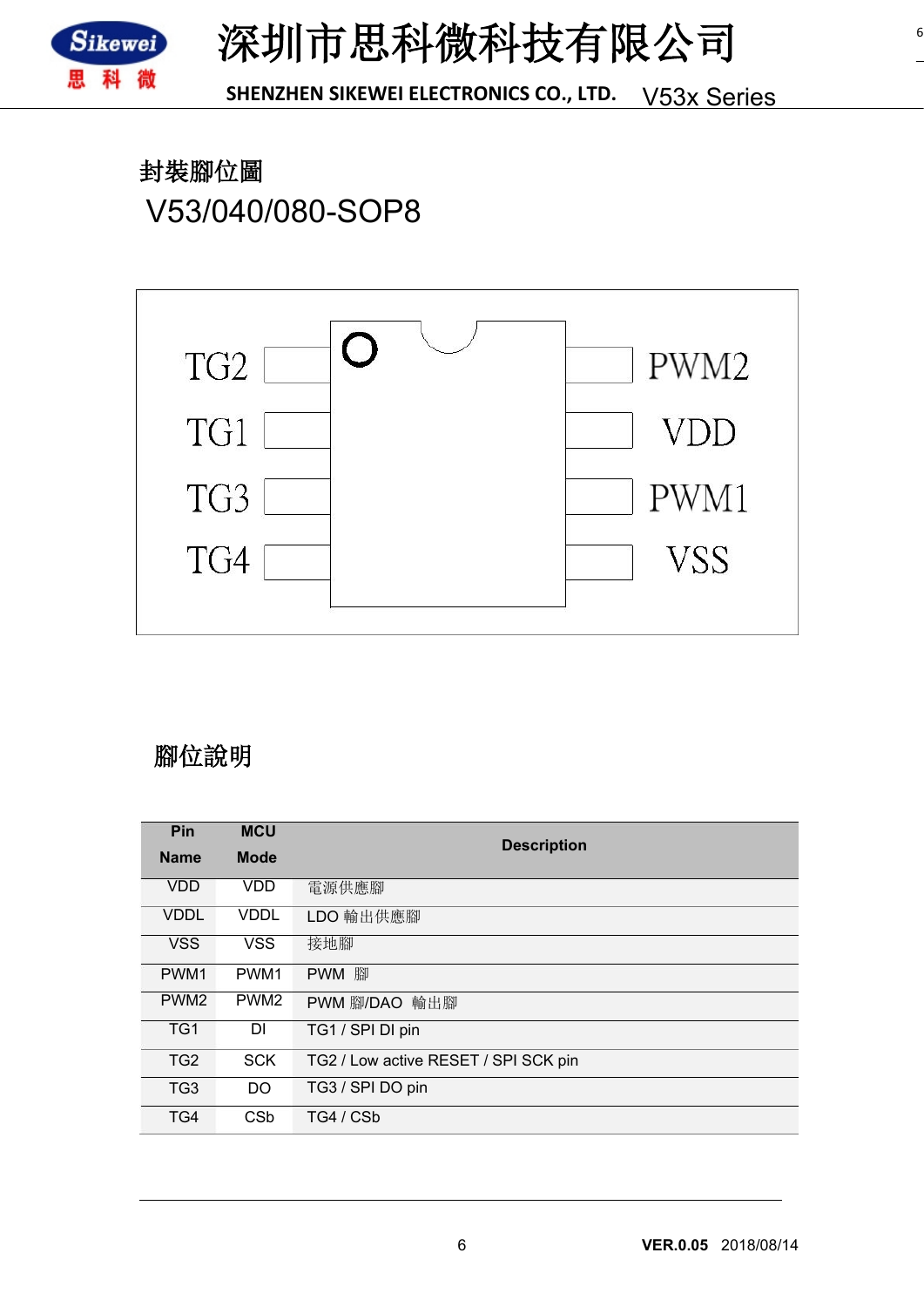



7

**應用線路圖**



LDO Off with TG2-RESET



LDO On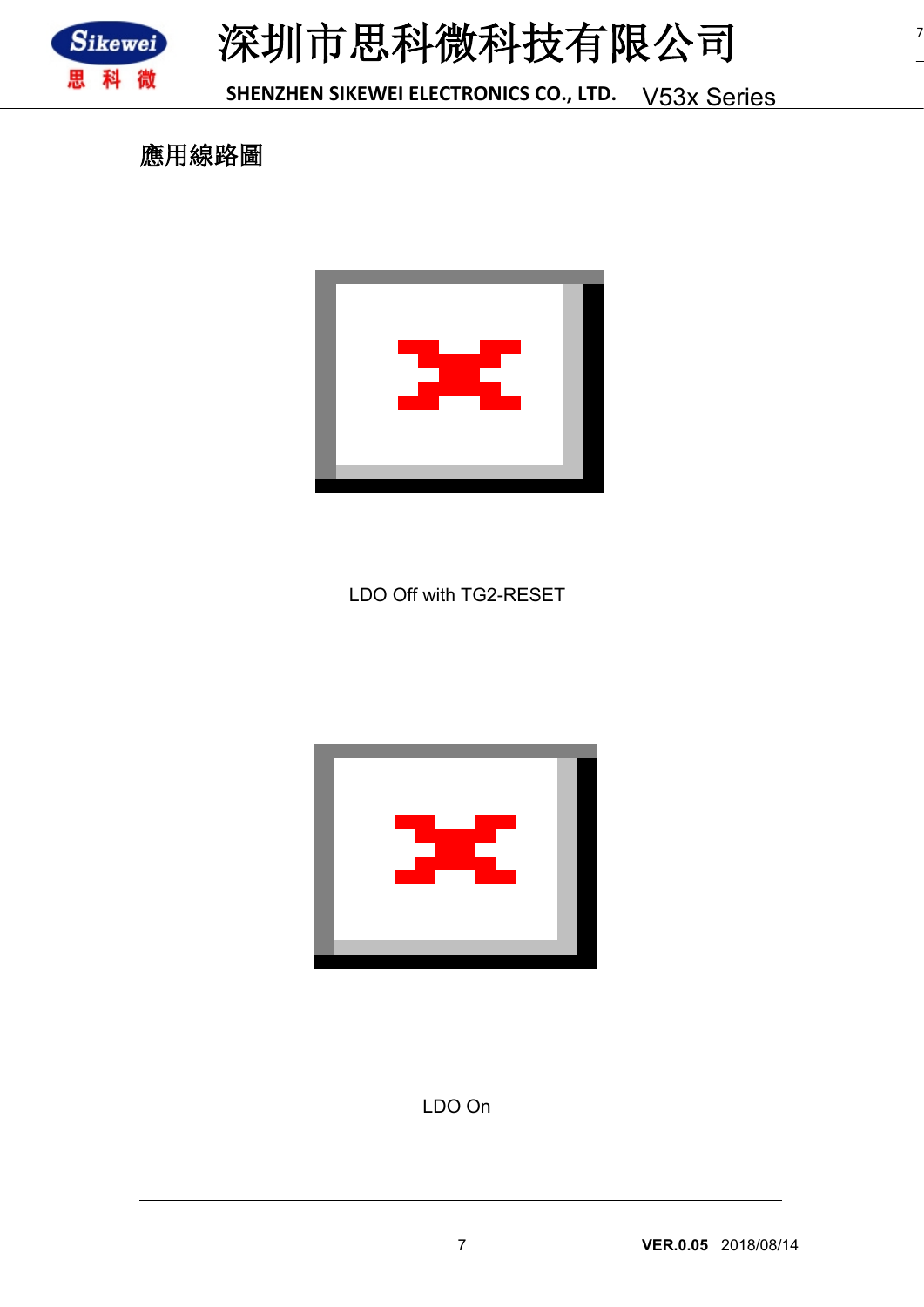

## **Trigger Timing**

- (a) Trigger Pulse Width < Group Length Option Setting = Edge / Unhold tdb tdb Group N Group N
	- (b) Trigger Pulse Width < Group Length Option Setting = Edge / Hold



(c) Trigger Pulse Width < Group Length Option Setting = Level / Unhold



(d) Trigger Pulse Width < Group Length Option Setting = Level / Hold



(e) Trigger Pulse Width > Group Length











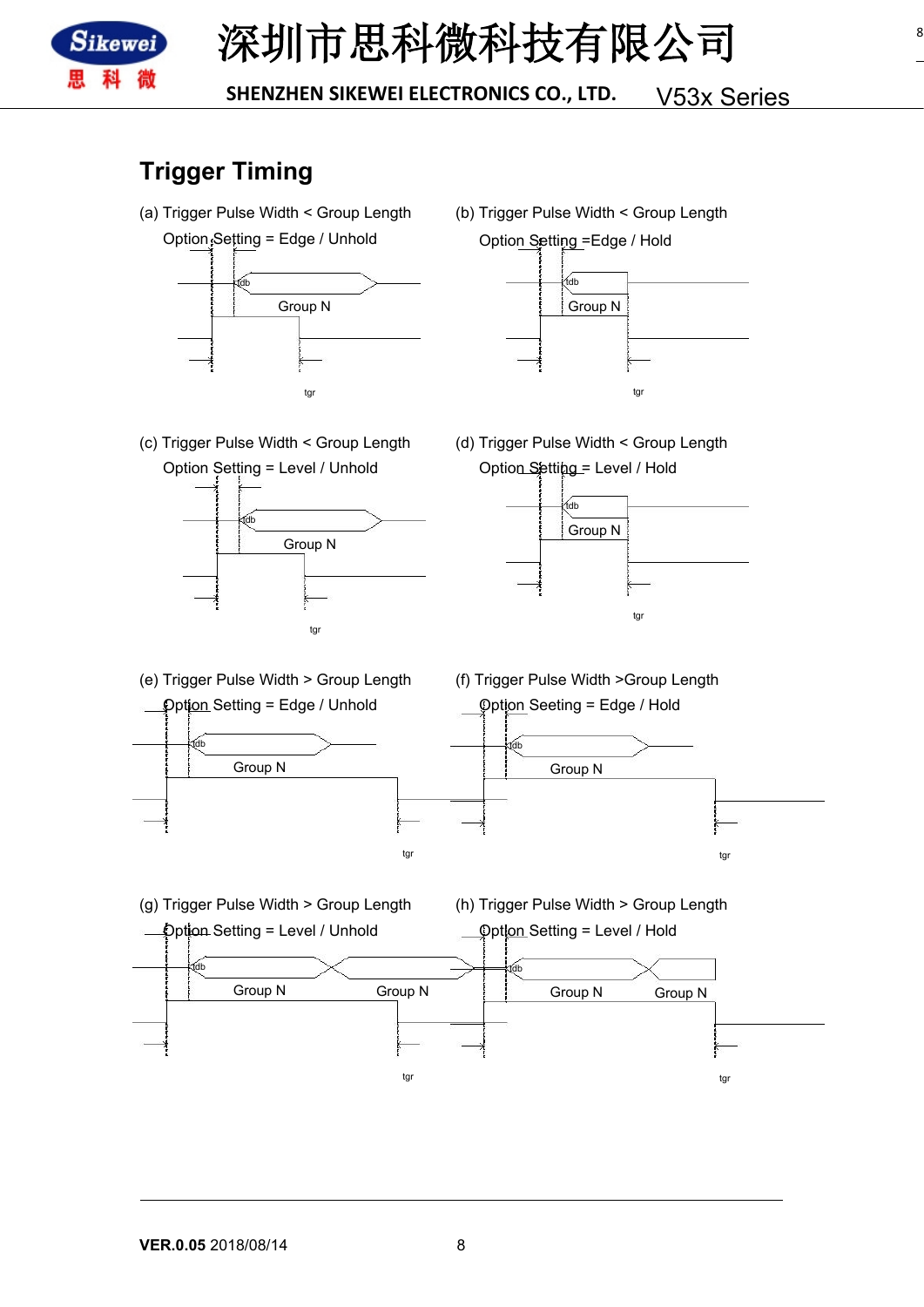

9

**SHENZHEN SIKEWEI ELECTRONICS CO., LTD.** V53x Series



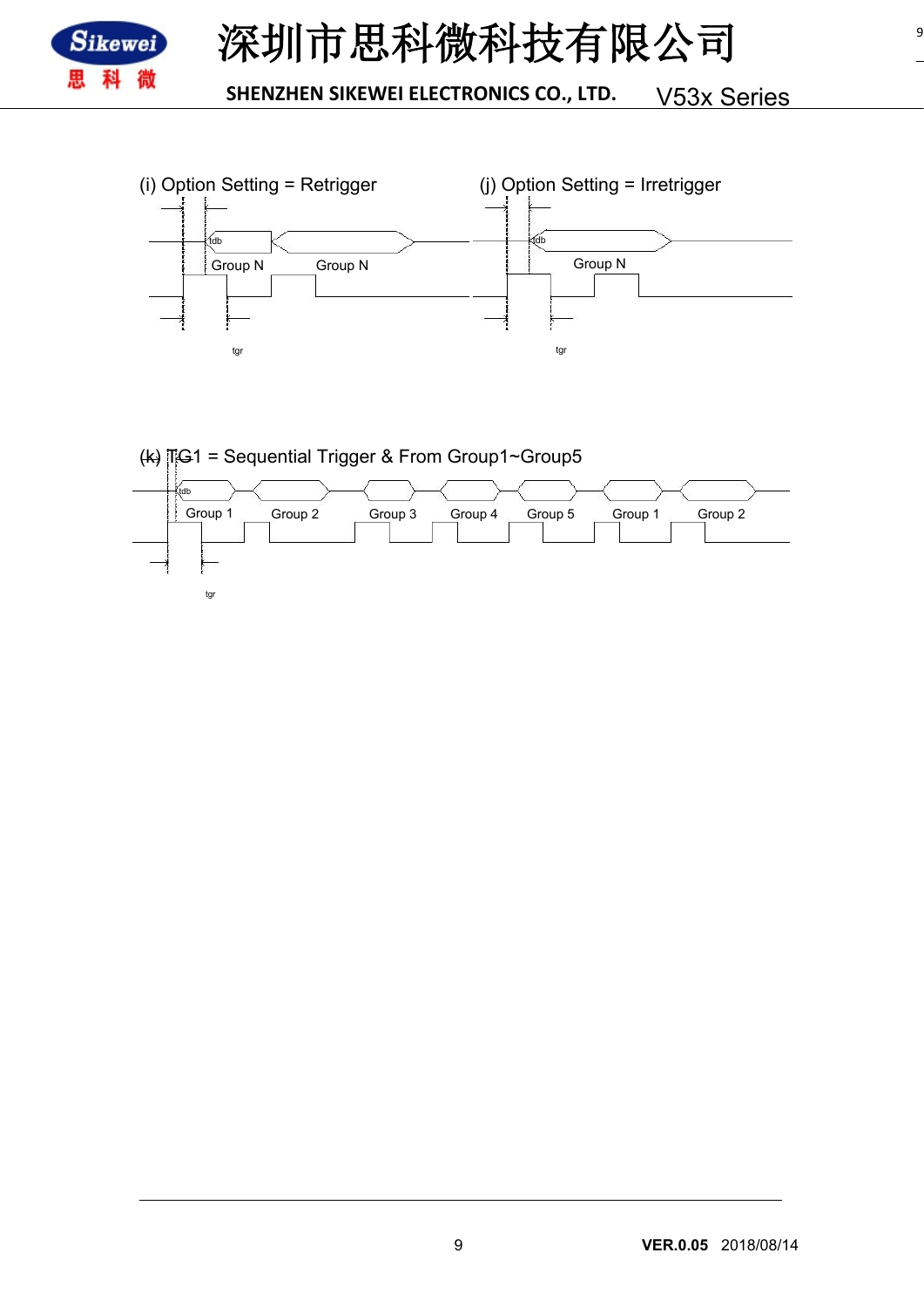

# **深圳市思科微科技有限公司**

#### **SHENZHEN SIKEWEI ELECTRONICS CO., LTD.** V53x Series

| <b>Trigger Voice Combination Example</b> |                    |  |  |
|------------------------------------------|--------------------|--|--|
| <b>Voice File</b>                        | <b>Description</b> |  |  |
| Voice File A                             | Hello (1.5")       |  |  |
| Voice File B                             | Good Morning (3")  |  |  |
| Voice File C                             | John $(1")$        |  |  |
| Voice File D                             | Tom $(1")$         |  |  |
| Voice File E                             | Mary (1.5")        |  |  |

Group1 =  $Step1 + Step2$ Group  $2 =$  Step  $3 +$  Step  $4 +$  Step  $5$ Group  $3 =$  Step  $6 +$  Step  $7$ 

Group1 = Hello John Group 2= Hello Tom Good Morning Group 3 = Good Morning Mary

Step1 = Voice File A Step 2 = Voice File C Step 3 = Voice File A Step 4 = Voice File D Step 5 = Voice File B Step 6 = Voice File B Step 7 = Voice File E

Total use 3 Group , 7 Steps Voice duration= Hello + Good Morning + John + Tom + Mary  $= 1.5" + 3" + 1" + 1" + 1.5"$  $= 8"$ 

Total duration =  $8^\circ$  (40"-8" = 32" space are free, can add more Voice File, If body=V53040 )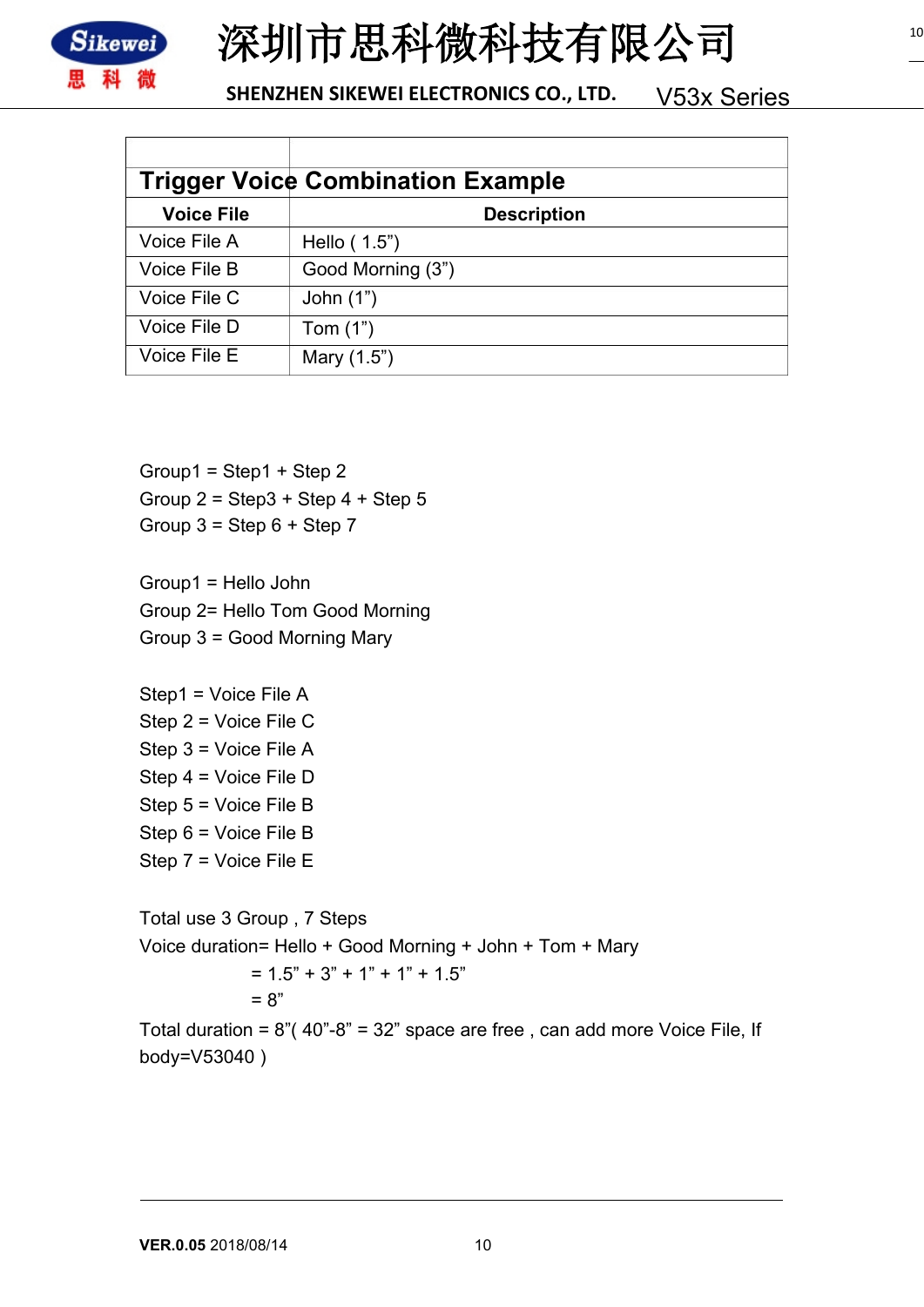

# **Serial Mode Timing**

**TG1=Edge/Unhold/Retriger TG2=Reset PIN** ※**Tool**:**Controller Trigger**



|                                            | <b>DC Characteristics</b>  |                  |     |     |     |                |
|--------------------------------------------|----------------------------|------------------|-----|-----|-----|----------------|
| Symbol                                     | Parameter                  | Condition        | Min | Typ | Max | Unit           |
| <b>V</b> <sub>OP</sub>                     | <b>Operating Voltage</b>   |                  | 2.0 |     | 5.0 | V              |
|                                            | Standby current            | LDO On           |     |     |     | uA             |
| $s$ <sub>b</sub>                           |                            | LDO OFF          |     |     |     | uA             |
| l op                                       | <b>Operating Current</b>   | VDD=3V / No Load |     |     |     | uA             |
|                                            | Output drive Current       |                  |     |     |     | mA             |
| OD                                         | Output sink Current        |                  |     |     |     | <b>mA</b>      |
| OS<br><b>ODPWM</b>                         | PWM output drive Current   |                  |     |     |     | mA             |
| <b>Contract Contract Contract Contract</b> | $DMMA$ output oink Curront |                  |     |     |     | $\sim \Lambda$ |

**I OSPWM** PWM output sink Current

mA